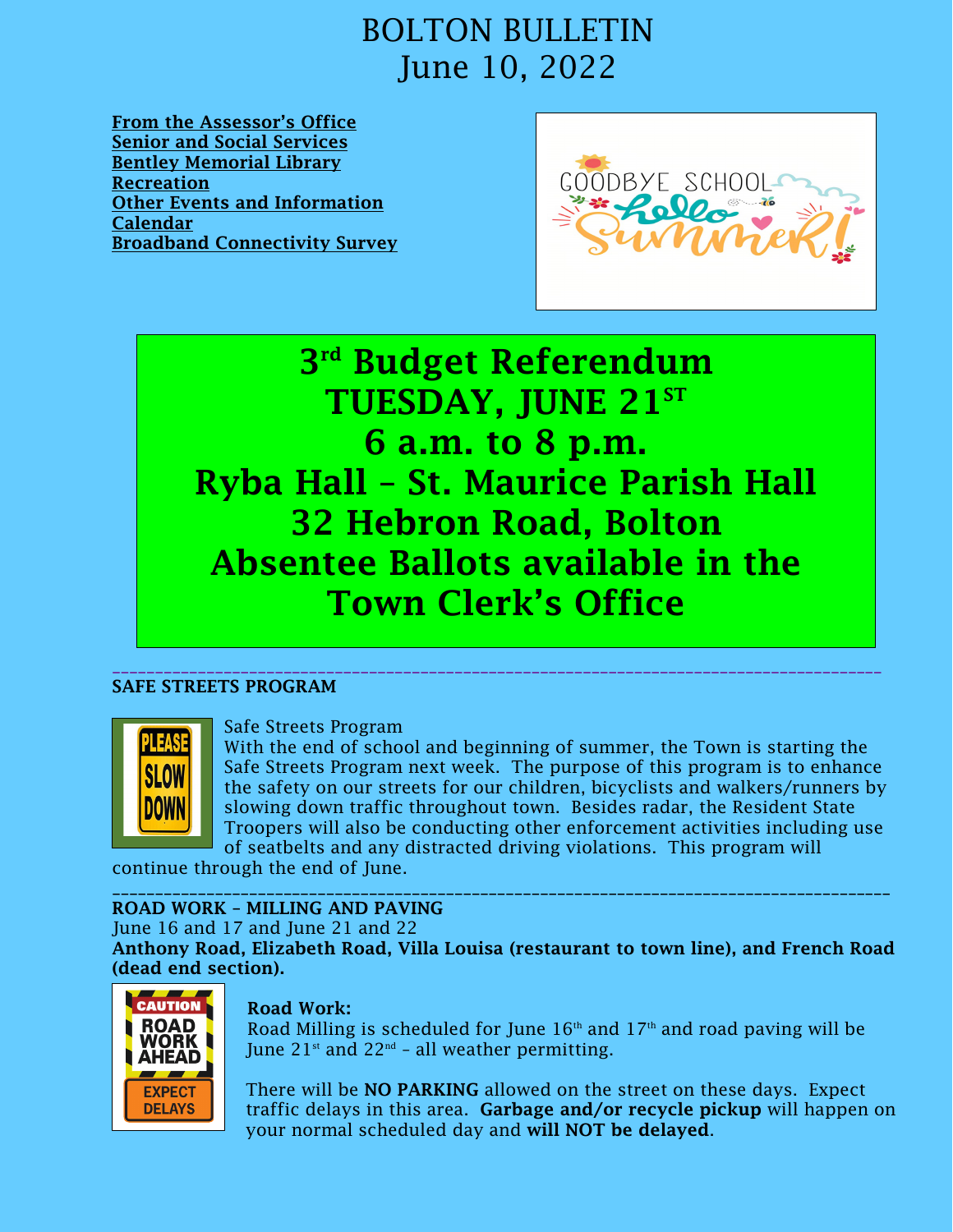### COVID-19 BOOSTER CLINIC – Bentley Memorial Library, 206 Bolton Center Road



Second Booster, Vaccine and First Booster Doses Available. Wednesday, June 22, 2022 1:30 to 5:30 p.m. Bentley Memorial Library, 206 Bolton Center Road

For more information or to register, [click here.](https://town.boltonct.org/departments/bentley-memorial-library/library-programs) Sponsored by Hartford Healthcare and Bentley Memorial Library

### NEWS FROM THE ASSESSOR'S OFFICE RENTERS' REBATE PROGRAM

<span id="page-1-0"></span>\_\_\_\_\_\_\_\_\_\_\_\_\_\_\_\_\_\_\_\_\_\_\_\_\_\_\_\_\_\_\_\_\_\_\_\_\_\_\_\_\_\_\_\_\_\_\_\_\_\_\_\_\_\_\_\_\_\_\_\_\_\_\_\_\_\_\_\_\_\_\_\_\_\_\_\_\_\_\_\_\_\_\_\_\_\_\_\_\_\_\_

The Assessor's Office is accepting applications for the 2022 Renters' Rebate Program. If you are new to the Renters' program, please call us to see you if you qualify. Below is a list of information that is required in order to process your application. This is a State program that the Town administers.

Please note that if you do not provide these documents your application cannot be processed.

Necessary documents:

- Social Security 1099 form for 2021
- 1099 forms for pensions, dividends, interest and etc. for 2021
- Employment information (W-2 forms)
- 2021 Taxes- complete copy required if you file taxes

• SSI (if applicable) letter from Social Security stating the full amount received from January –December 2021

• Proof of all rental payments in 2021 (January – December 2021) in the form of canceled checks, rent receipts or letter/ledger from landlord.

• Proof of utilities paid in 2021 (January – December 2021). Please contact the utility company to receive an itemized report of what was actually paid. Qualifying utility expenses include electric, gas, oil, propane, kerosene, and water.

If you have any questions or for more information, please contact the assessor's office at 860-649-8066 ext. 6100.

### <span id="page-1-1"></span>SENIOR & SOCIAL SERVICES

### All Special Events Require Registration. Call or RSVP with Office Staff.

### ELIZABETH PARK

June 16, 2022



Enjoy fresh air and scenery and hopefully some blooming roses at Elizabeth Park on Thursday, June 16 (rain date June 17). We will provide a picnic lunch and cold beverages. Sit and chat, take a stroll, or view the roses and other gardens. Van leaves the Senior Center at 11 a.m. RSVP

required by June 9. \$5 per person.

\_\_\_\_\_\_\_\_\_\_\_\_\_\_\_\_\_\_\_\_\_\_\_\_\_\_\_\_\_\_\_\_\_\_\_\_\_\_\_\_\_\_\_\_\_\_\_\_\_\_\_\_\_\_\_\_\_\_\_\_\_\_\_\_\_\_\_\_\_\_\_\_\_\_\_\_\_\_\_\_\_\_\_\_\_\_\_\_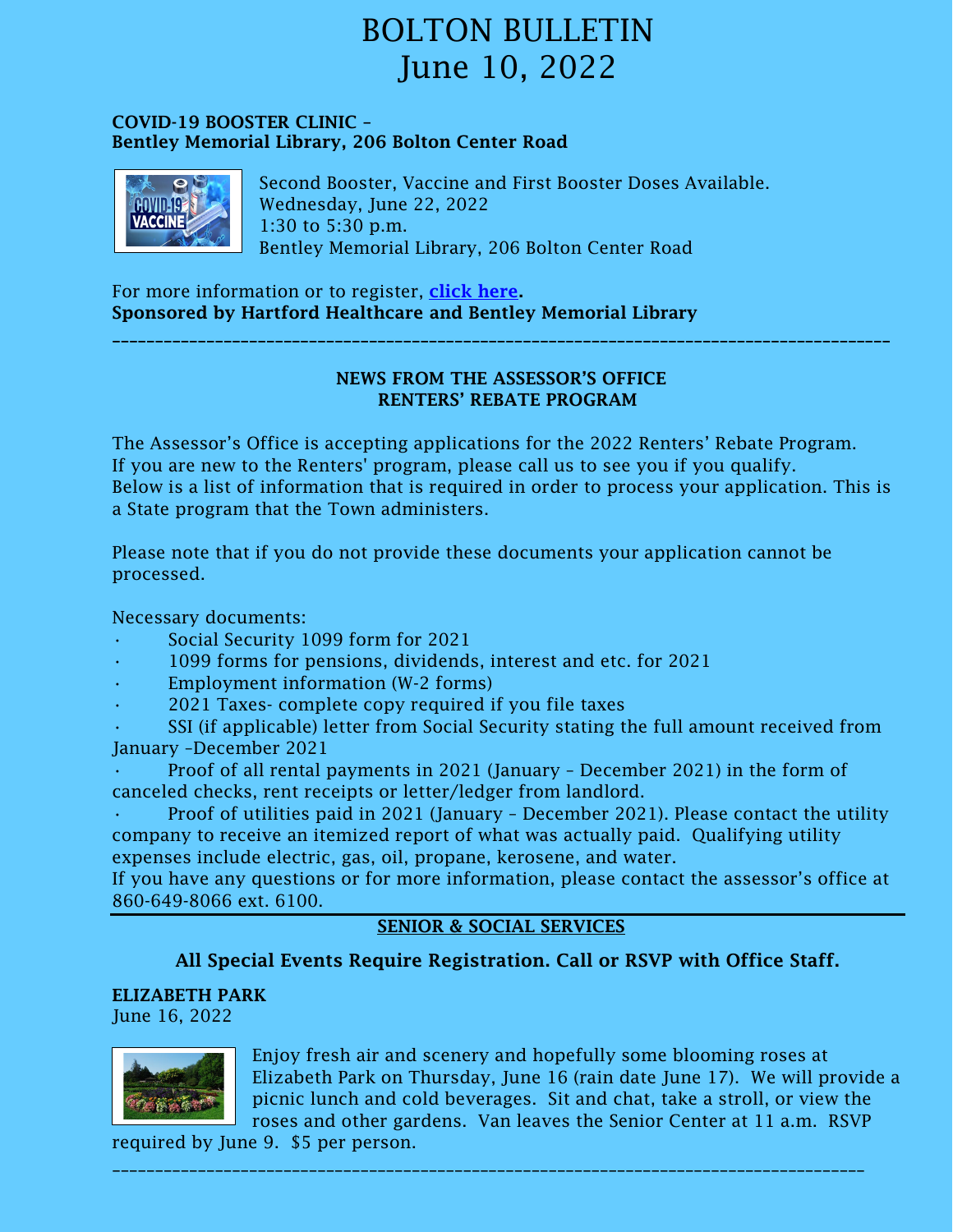BREAKFAST FOR LUNCH

June 23, 2022 – 11 a.m.



On Thursday, June 23 at 11 a.m. we will enjoy a few breakfast classics. \$5 per person. RSVP by June 15.

BENTLEY MEMORIAL LIBRARY Bentley Memorial Library is OPEN to the public. **Hours** Monday - Thursday 10:00 a.m. - 8:00 p.m. Saturday 10:00 a.m. - 3:00 p.m.

<span id="page-2-0"></span>\_\_\_\_\_\_\_\_\_\_\_\_\_\_\_\_\_\_\_\_\_\_\_\_\_\_\_\_\_\_\_\_\_\_\_\_\_\_\_\_\_\_\_\_\_\_\_\_\_\_\_\_\_\_\_\_\_\_\_\_\_\_\_\_\_\_\_\_\_\_\_\_\_\_\_\_\_\_\_\_\_\_\_\_\_\_\_

\_\_\_\_\_\_\_\_\_\_\_\_\_\_\_\_\_\_\_\_\_\_\_\_\_\_\_\_\_\_\_\_\_\_\_\_\_\_\_\_\_\_\_\_\_\_\_\_\_\_\_\_\_\_\_\_\_\_\_\_\_\_\_\_\_\_\_\_\_\_\_\_\_\_\_\_\_\_\_\_\_\_\_\_\_\_\_\_\_\_\_\_ Library Programs To register, call 860-646-7349 or email [bmlprograms@biblio.org](mailto:bmlprograms@biblio.org).

### **June 2022 In-Person Events at the Library**

*Program registration is required*

\_\_\_\_\_\_\_\_\_\_\_\_\_\_\_\_\_\_\_\_\_\_\_\_\_\_\_\_\_\_\_\_\_\_\_\_\_\_\_\_\_\_\_\_\_\_\_\_\_\_\_\_\_\_\_\_\_\_\_\_\_\_\_\_\_\_\_\_\_\_\_\_\_\_\_\_\_\_\_\_\_\_\_\_\_\_\_\_\_\_\_\_

\_\_\_\_\_\_\_\_\_\_\_\_\_\_\_\_\_\_\_\_\_\_\_\_\_\_\_\_\_\_\_\_\_\_\_\_\_\_\_\_\_\_\_\_\_\_\_\_\_\_\_\_\_\_\_\_\_\_\_\_\_\_\_\_\_\_\_\_\_\_\_\_\_\_\_\_\_\_\_\_\_\_\_\_\_\_\_\_\_\_

\_\_\_\_\_\_\_\_\_\_\_\_\_\_\_\_\_\_\_\_\_\_\_\_\_\_\_\_\_\_\_\_\_\_\_\_\_\_\_\_\_\_\_\_\_\_\_\_\_\_\_\_\_\_\_\_\_\_\_\_\_\_\_\_\_\_\_\_\_\_\_\_\_\_\_\_\_\_\_\_\_\_\_\_\_\_\_\_\_\_\_\_

### THE EASTERN COYOTE WITH RAY HARDY

Thursday, June  $16<sup>th</sup>$  at 6:30 p.m.



Join us for an engaging program by Bolton's own Ray Hardy, DEEP Master Wildlife Conservationist, naturalist and artist. Learn about our frequently sighted (and heard!) neighbor, the Eastern Coyote. To register, call the library at 860-646-7349 or email bmlprograms@biblio.org.

### BIRDS OF PREY

Thursday, June  $23<sup>rd</sup>$  at 6:00 p.m.



t this exciting and informative program, you will meet a trio of screech owls, a barn owl, and a peregrine falcon, and learn their individual stories and the characteristics and behaviors of each species. Horizon Wings Raptor Rehabilitation & Education will present this program on the library lawn, or if the weather does not cooperate, inside the library. To register,

call 860-646-7349 or email bmlprograms@biblio.org.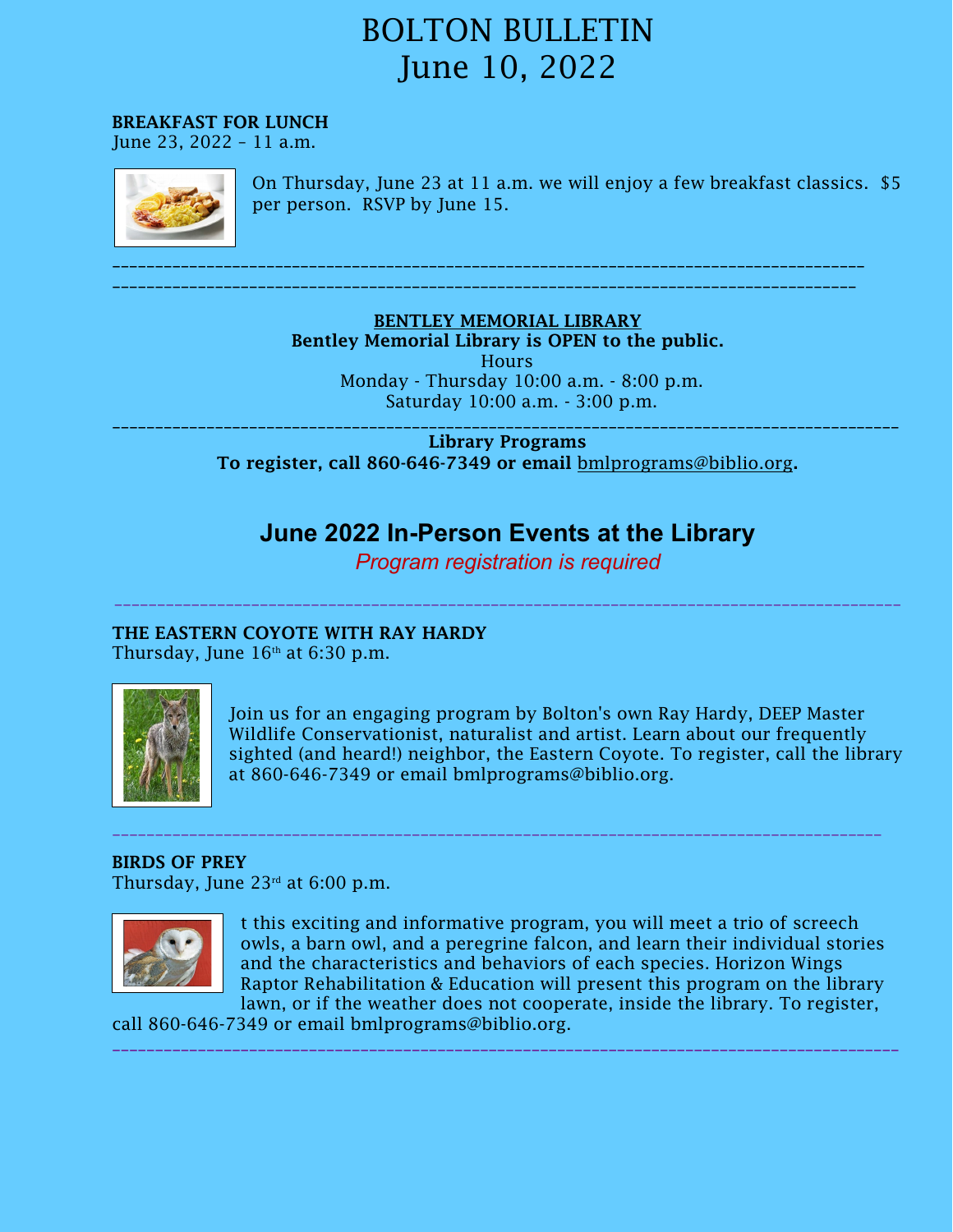### BOOK FOR LUNCH

"The Dictionary of Lost Words" by Pip Williams Thursday, June  $30<sup>th</sup>$  -  $12:00$  to  $1:00$  p.m.



If the weather cooperates, we will meet outside and enjoy a bagged lunch while we discuss this month's book selection. Dessert will be provided, compliments of Friends of the Library.

Join for one or all of our summer discussions – all part of our *"The Beauty of Words"* summer series.

### <span id="page-3-0"></span>RECREATION DEPARTMENT

\_\_\_\_\_\_\_\_\_\_\_\_\_\_\_\_\_\_\_\_\_\_\_\_\_\_\_\_\_\_\_\_\_\_\_\_\_\_\_\_\_\_\_\_\_\_\_\_\_\_\_\_\_\_\_\_\_\_\_\_\_\_\_\_\_\_\_\_\_\_\_\_\_\_\_\_\_\_\_\_\_\_\_\_\_\_\_\_\_\_\_\_

### SUMMER CONCERT SERIES 2022



All Summer concerts in Bolton are on select Wednesday evenings at Bolton Town Green (In front of Bentley Memorial Library). All concerts run from 6:30pm-8:00pm. Join us on the town green, bring a picnic, blanket, chairs and enjoy the summer evenings with the community. Summer concerts are

a free event for all to join!

### Stop by the Bolton Scholarship Fund's 50th-anniversary table for free treats during each concert!

June 22– Centerline Band June 29– Ali Kat Acoustic July 13- The Rolangs July 20- Windham Concert Band July 27– Whiskey Wine and Coke August 3– Rock Solid Alibi August 10– Night Shift Band

All rain dates and cancellations will be posted to the Recreation Department website.

Thank you to our 2022 Sponsors: W.H. Preuss Georgina's Restaurant and Banquets Bolton Lake Dental Simoniz USA, Inc. Kelman Landscape LLC Highland Park Market Munson's Chocolates Bolton Scholarship Fund– 50th Anniversary

\_\_\_\_\_\_\_\_\_\_\_\_\_\_\_\_\_\_\_\_\_\_\_\_\_\_\_\_\_\_\_\_\_\_\_\_\_\_\_\_\_\_\_\_\_\_\_\_\_\_\_\_\_\_\_\_\_\_\_\_\_\_\_\_\_\_\_\_\_\_\_\_\_\_\_\_\_\_\_\_\_\_\_\_\_\_\_\_\_\_\_\_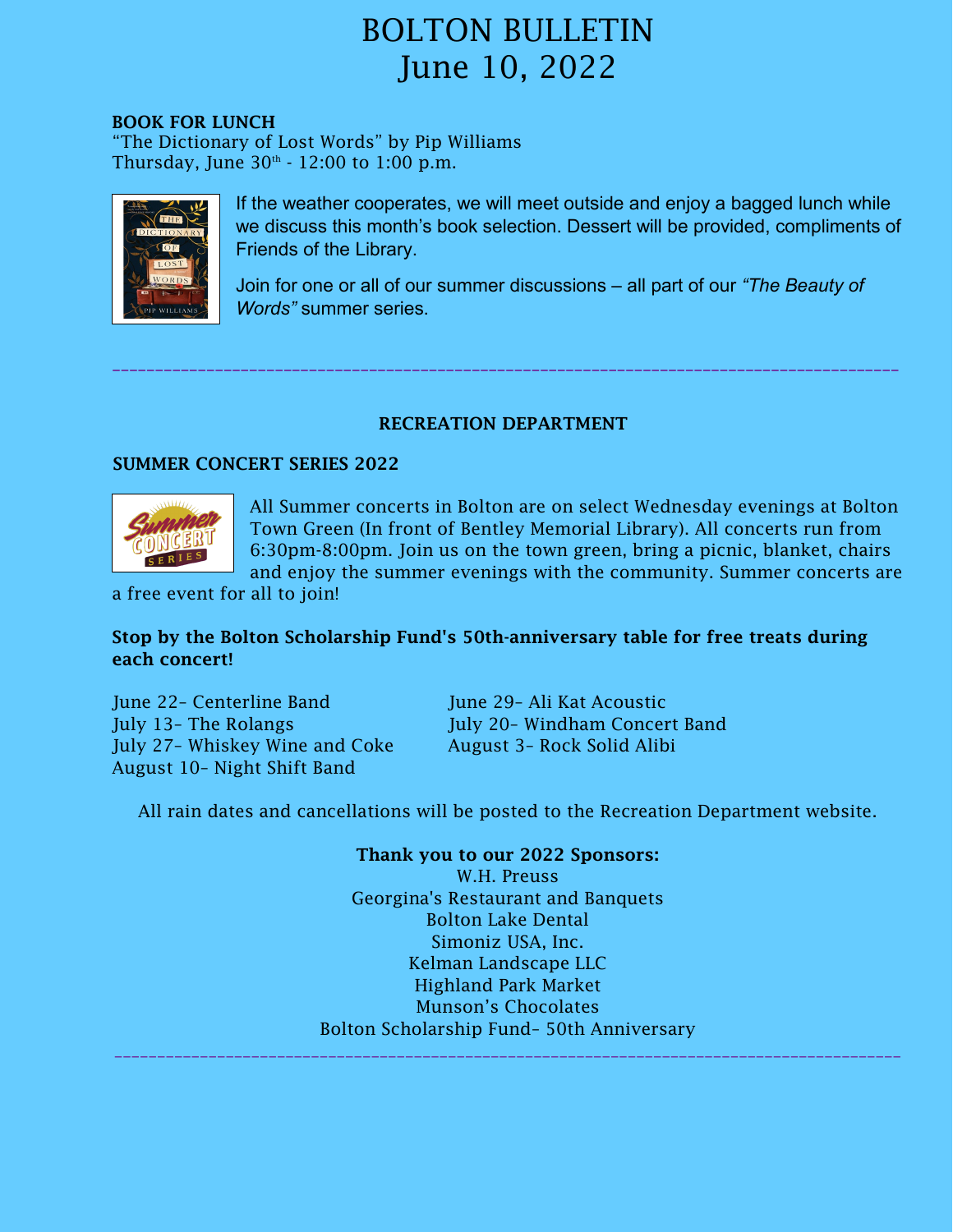### BULLDOG BASKETBALL CAMPS



Bulldog basketball camp is dedicated to the development of basketball fundamentals, off season conditioning and general knowledge of sports nutrition. Both offensive and defensive skills are worked on throughout the week to increase your knowledge and ability in the game. As always

teamwork will play a huge part in our week with our young athletes! What to bring: water bottle and a lunch. Make sure to wear comfortable clothes to run around in and sneakers. Spaces are limited. Registrations are due by July 5, 2022

Bulldog Basketball Camp- 3rd -5th grade When: July 11—15, 2022 Time: 12:00PM—3:00PM Where: Bolton High School, 72 Brandy St, Bolton, CT 06043 Who: Entering Grades 3-5 Cost: \$150 Register online at [http://boltonrec.recdesk](http://boltonrec.recdesk/)

Bulldog Basketball Camp- 6th grade and up When: July 18—22, 2022 Time: 12:00PM—3:00PM Where: Bolton High School, 72 Brandy St, Bolton, CT 06043 Who: Grades 6 and up Cost: \$150 Register online at https://boltonrec.recdesk.com \_\_\_\_\_\_\_\_\_\_\_\_\_\_\_\_\_\_\_\_\_\_\_\_\_\_\_\_\_\_\_\_\_\_\_\_\_\_\_\_\_\_\_\_\_\_\_\_\_\_\_\_\_\_\_\_\_\_\_\_\_\_\_\_\_\_\_\_\_\_\_\_\_\_\_\_\_\_\_\_\_\_\_\_\_\_\_\_\_\_

### MAD SCIENCE CAMP July 25 – July 29



When: 7/25-7/29

Where: Notch Road Municipal Center Room 1, 104 Notch Road, Bolton. CT Cost: 1/2 day \$175, full day Fee \$321.

Mornings, 9:00AM-12:00PM- Crazy Chemworks We'll learn about the tools scientists use in their laboratories, as well as atoms, molecules and reactions, acids and bases, fluorescence and phosphorescence. We'll also examine and investigate super sticky things by exploring suction, hydrogen bonding and static cling. We'll also see some very cool dry ice demonstrations! Continue the science at home with fun labware take-homes and experiments.

Afternoons, 1:00PM-4:00PM- Space & Beyond Set your future space explorers on a trajectory from our Earth's atmosphere to the outer reaches of our solar system! This hands-on program brings them closer to the stars, planets, comets, and more. They learn about living in space, getting away from gravity, looking for space phenomena, and they participate in a rocket launch! Register here:

[https://westnewengland.madscience.org/parents-register](https://westnewengland.madscience.org/parents-register-c.aspx?action=search&org=42728#ctn-activitylist)[c.aspx?action=search&org=42728#ctn-activitylist](https://westnewengland.madscience.org/parents-register-c.aspx?action=search&org=42728#ctn-activitylist)

\_\_\_\_\_\_\_\_\_\_\_\_\_\_\_\_\_\_\_\_\_\_\_\_\_\_\_\_\_\_\_\_\_\_\_\_\_\_\_\_\_\_\_\_\_\_\_\_\_\_\_\_\_\_\_\_\_\_\_\_\_\_\_\_\_\_\_\_\_\_\_\_\_\_\_\_\_\_\_\_\_\_\_\_\_\_\_\_\_\_\_\_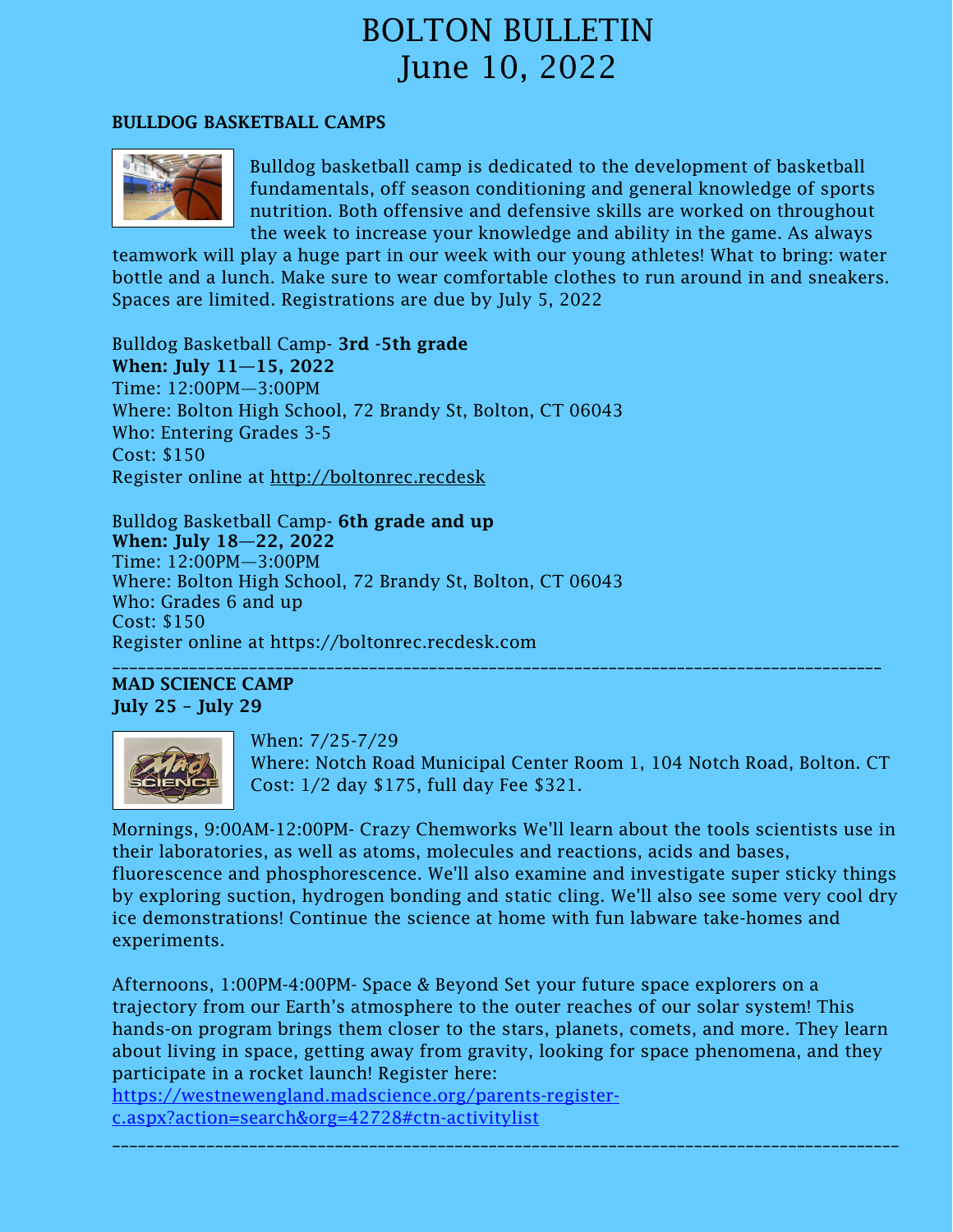A DAY ON YOUR OWN IN BOSTON

August 13, 2022



Date: August 13, 2022 Time: 7:00am- Tolland Commuter Parking Lot (Exit 68 off of I-84) Estimated Return: 8:30PM- Tolland Commuter Parking Lot Fee: \$57.00 per person Location: Boston, MA

Plan a fun day in Boston. We'll take you to Boston, drop you off at Quincy Market and pick you up at Quincy Market location at the end of the day. Public transportation is available for many others. Boston Science Museum: participants can easily spend an entire day exploring this museum. More information about exhibits and special events can be found at www.mos.org. Quincy Market and Faneuil Hall: participants can walk around, shop and get great food at this historic area in Boston. More information can be found at www.faneuilhallmarketplace.com. Public Transportation information can be found at: [www.mbta.com](http://www.mbta.com/)

Register by Saturday July 30, 2022 Register online at<https://boltonrec.recdesk.com/> Join this wonderful trip put on by Ashford, Coventry, Bolton, Mansfield and Tolland.

### <span id="page-5-0"></span>OTHER EVENTS AND INFORMATION

### BOLTON MOBILE FOODSHARE



The Bolton Mobile Foodshare will be held from 10:00 to 10:30 AM at St. George's Episcopal Church, 1150 Boston Turnpike, Bolton, CT. This is an outdoor food distribution that assists families in need. Upcoming Dates:

Tuesday, June 21 Tuesday, July 5 and 19 Tuesday, August 2, 16 and 30

### CRAFTERS - JOIN BOLTON CHURCH FAIR



St. George's Episcopal Church is inviting crafters to rent a booth at the church's 46th Annual Craft and Harvest Fair. The event will be held on Saturday, September 24, 2022 from 9:00 AM to 3:00 PM on the church lawn at 1150 Boston Turnpike, Route 44, Bolton, CT. Registration

deadline is September 1. For further information, please email **[bkalina333@gmail.com](mailto:bkalina333@gmail.com)** or call 860.643.9203.

\_\_\_\_\_\_\_\_\_\_\_\_\_\_\_\_\_\_\_\_\_\_\_\_\_\_\_\_\_\_\_\_\_\_\_\_\_\_\_\_\_\_\_\_\_\_\_\_\_\_\_\_\_\_\_\_\_\_\_\_\_\_\_\_\_\_\_\_\_\_\_\_\_\_\_\_\_\_\_\_\_\_\_\_\_\_\_\_\_\_\_

\_\_\_\_\_\_\_\_\_\_\_\_\_\_\_\_\_\_\_\_\_\_\_\_\_\_\_\_\_\_\_\_\_\_\_\_\_\_\_\_\_\_\_\_\_\_\_\_\_\_\_\_\_\_\_\_\_\_\_\_\_\_\_\_\_\_\_\_\_\_\_\_\_\_\_\_\_\_\_\_\_\_\_\_\_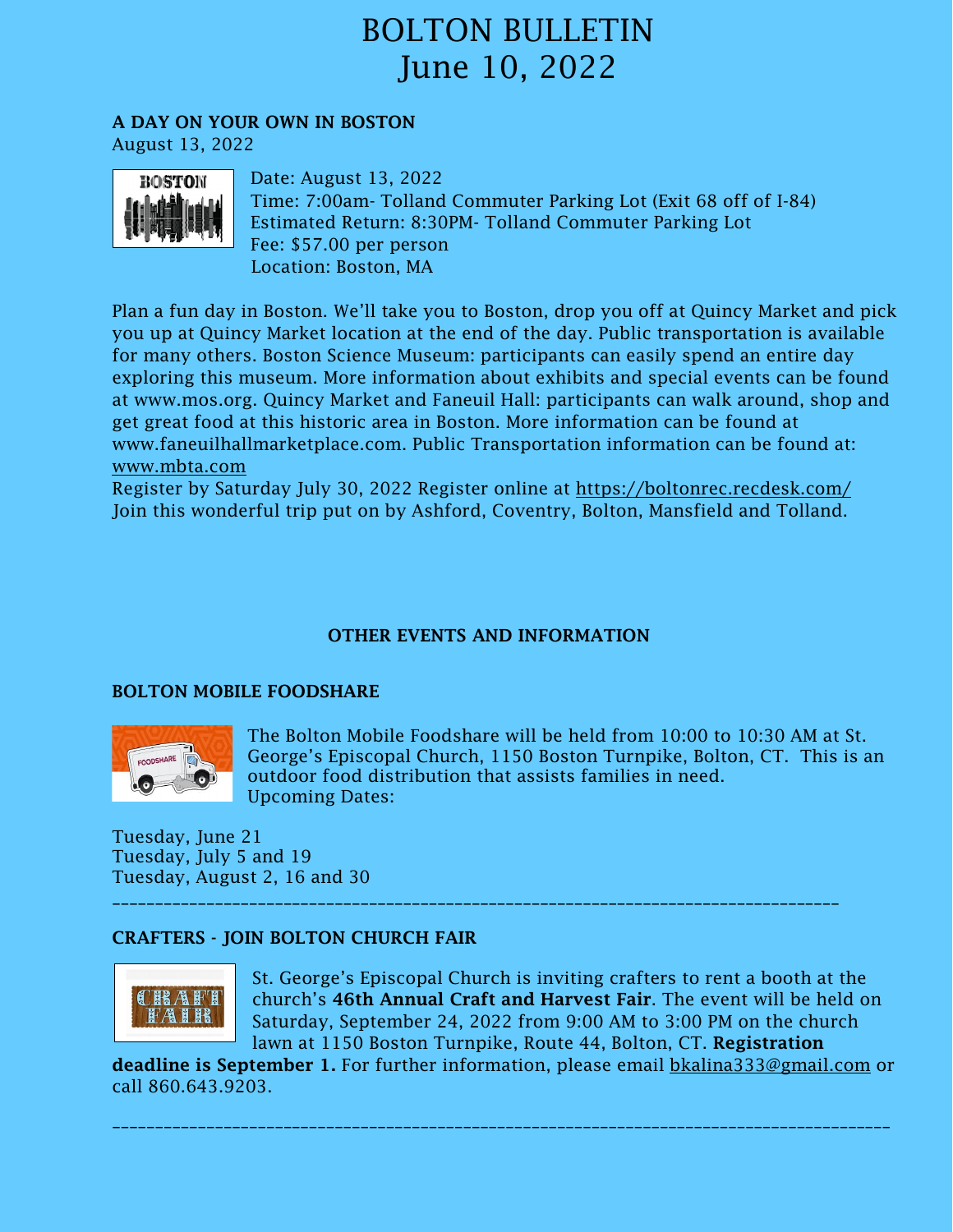### <span id="page-6-0"></span>**CALENDAR**

| June | 14 <sup>th</sup> | Zoning Board of Appeals 7:00 p.m.                                   |
|------|------------------|---------------------------------------------------------------------|
|      | 14 <sup>th</sup> | Temporary Public Building Commission 7:00 p.m.                      |
|      | 18 <sup>th</sup> | Recycle/Transfer Station OPEN - 8 a.m. to 12 p.m.                   |
|      | $21^{ST}$        | Referendum - 6 a.m. to 8 p.m. - ST. MAURICE PARISH HALL - RYBA HALL |
|      | $21^{st}$        | Diversity Commission 7:00 p.m.                                      |
|      | 22 <sup>nd</sup> | Board of Finance 7:15 p.m.                                          |
|      | 27 <sup>th</sup> | Fire Commission 7:00 p.m.                                           |
|      | 28 <sup>th</sup> | Inland Wetlands Commission 7:00 p.m.                                |

*All agendas and minutes are posted on the Town's website at: http://town.boltonct.org*



### CONGRATULATIONS BOLTON HIGH SCHOOL GRADUATES CLASS OF 2022!



SLOW DOWN – SCHOOL'S OUT FOR SUMMER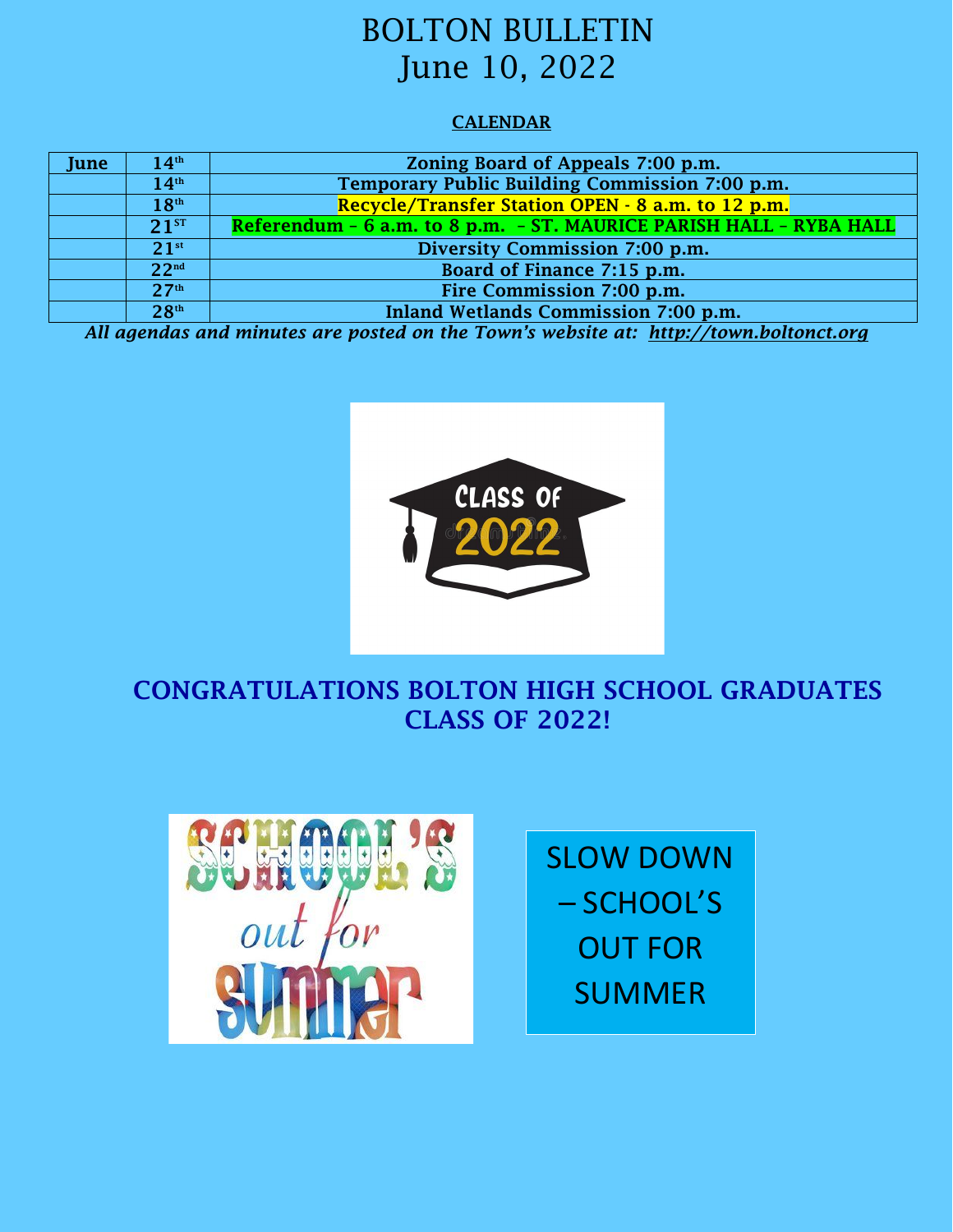<span id="page-7-0"></span>

2022 CCM Broadband Connectivity Survey

### BACKGROUND:

CCM is excited to announce the launch of the 2022 CCM Broadband Connectivity Survey and we are now calling on municipal leaders to help us successfully collect data from residents across Connecticut!

The Biden-Harris Administration has announced its "Internet for All Initiative," that will invest \$45 billion to provide affordable, reliable, high-speed internet by the end of the decade. Each state is set to receive at least \$100 million and final funding allotment for each state will be determined by the broadband maps the FCC is expected to release early next year.

For more information, visit CCM's website:

<https://www.ccm-ct.org/Advocacy/2022-CCM-Broadband-Connectivity-Survey>

### KEY MESSAGES:

The goals of the survey are to:

- Gather clear data that will guide investment of federal infrastructure funds
- Create a GIS map to support strategic deployment of broadband
- Inform research and policy recommendations
- Support strategic targeting of additional funding streams

### NEWSLETTER INCLUSION:

*Please feel free to edit the language below to fit your organization's voice and needs.*

### *Suggested Posts*

We are excited to partner with the [Connecticut Conference of Municipalities](https://www.ccm-ct.org/Advocacy/2022-CCM-Broadband-Connectivity-Survey) (CCM) to promote the 2022 CCM Broadband Connectivity Survey! Your input will help guide federal investments in more reliable internet access for Connecticut's residents. Please complete this very brief survey from your home network today!<https://us1se.voxco.com/S2/s>

### SOCIAL MEDIA:

*If possible, please post between the hours of 5:00pm-10:00pm to encourage your residents to complete the survey from home.* 

#### *Suggested Posts*

Twitter